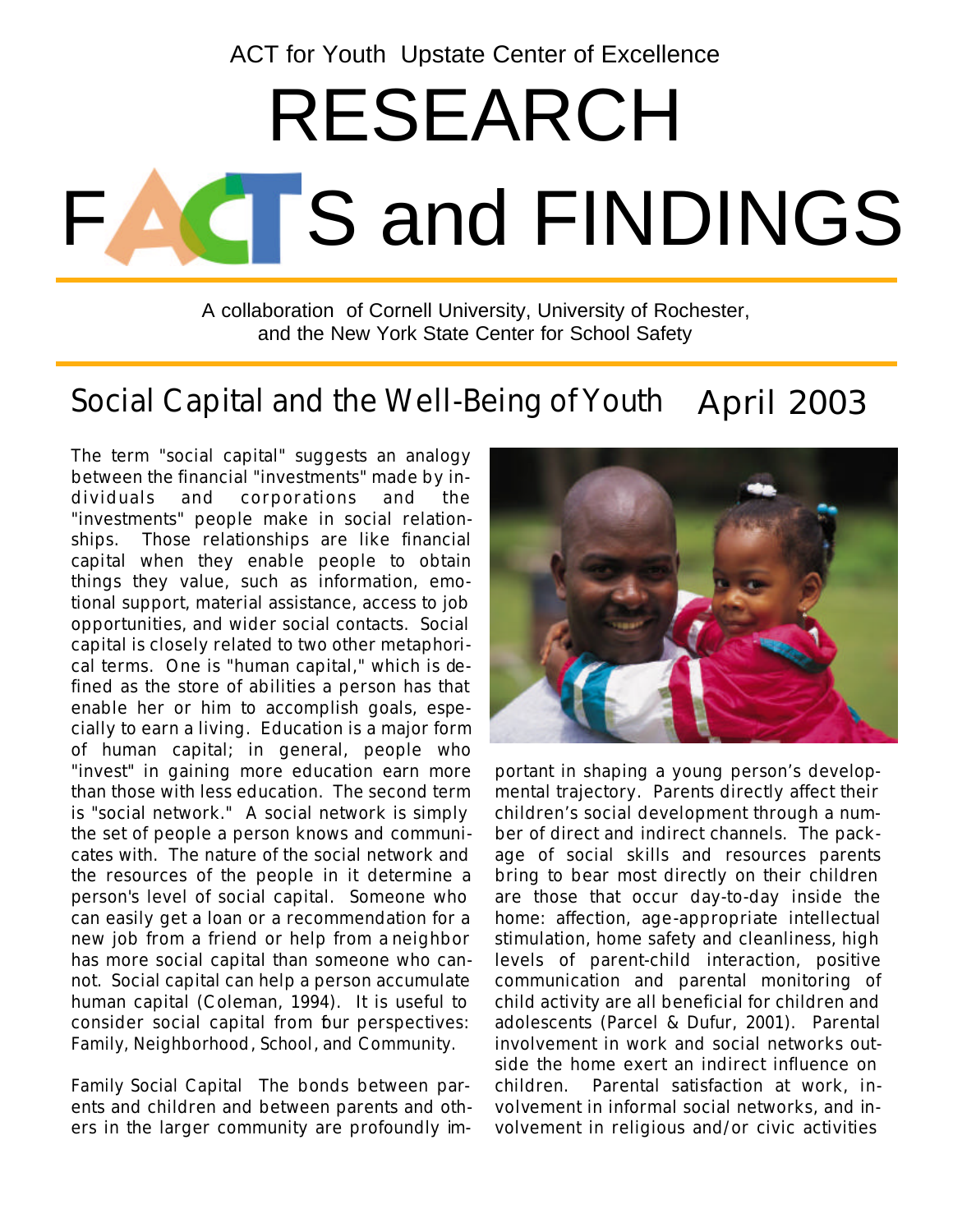in the larger community all influence the quality of parent-child relationships at home (Furstenberg & Hughers, 1995; Parcel & Dufur, 2001).

*Neighborhood Social Capital* New research demonstrates that where young people live matters. Most people would expect this. It is one reason parents are willing to pay more for a house in a "good" neighborhood. But the way neighborhoods influence youth is complex. For example, there is good evidence that neighborhoods most strongly foster youth well-being when strong intergenerational relationships occur in them, when residents regularly exchange information and resources, when they have mutual trust, feel attached to each other, and support each other, and when they are willing to take action to maintain the neighborhood (e.g., calling the police or intervening directly to stop destructive behavior). Some neighborhoods are more likely to provide this type of support than others. For example, neighborhoods in which residents live for a long time, and where many families are middle class, more readily create the kinds of supportive environments youth need. By contrast, in neighborhoods with many disadvantaged families, neighbors have a harder time sharing expectations for youth and taking collective action on their behalf. Even more discouraging, in neighborhoods where many families are disadvantaged, high residential stability can have decidedly *negative* implications for youth well-being because young people may become entrapped in dysfunctional neighborhood relationships (such as gang violence). Another unwelcome finding is that neighborhood social networks tend to be predominantly of one race even in stable, affluent neighborhoods. On the more hopeful side, even youth who live near, but not in, cohesive, well-functioning neighborhoods gain an advantage from that proximity (Leventhal & Brooks-Gunn, 2000; Sampson, Morenhoff, & Earls, 1999).

*School Social Capital* Very little is known about how social capital in school settings affects youth well-being. However, it is becoming increasingly clear that when youth feel connected to school, attached to adults and peers, engaged in positive school-based activities, and safe at school, they are far more likely to prosper than when any of these is missing. Indeed, feeling connected to school is a more important factor in youth well-being than school type, dropout rate, attendance rate, perceived student prejudice, classroom size, teacher training, proportion of college-bound students, or percent of parents involved in parent-teacher organization. What seems to matter most for adolescent health and well-being is that schools foster an atmosphere in which students feel fairly treated, close to others, and part of the school  $-$  all core dmensions of social capital in school settings (Blum & Rinehart, 2001).



*Community Social Capital* There is a growing consensus that a young person's (and adult's) interactions with the individuals and institutions outside family and residential neighborhood networks contribute strongly to youth well-being. Robert Putnam, the leading scholar of social capital, persuasively argues that the increased depression, suicide, and violence noted in more recent generations of youth compared to previous generations in the twentieth century are strongly related to decreasing levels of social connectedness between community members and civic institutions. Indeed, social connectedness is a much stronger predictor of perceived quality of life in a community than educational or economic indicators – at least for adults. Interestingly, it also appears that young people are more likely to achieve better health and educational outcomes if the *adults* in their community trust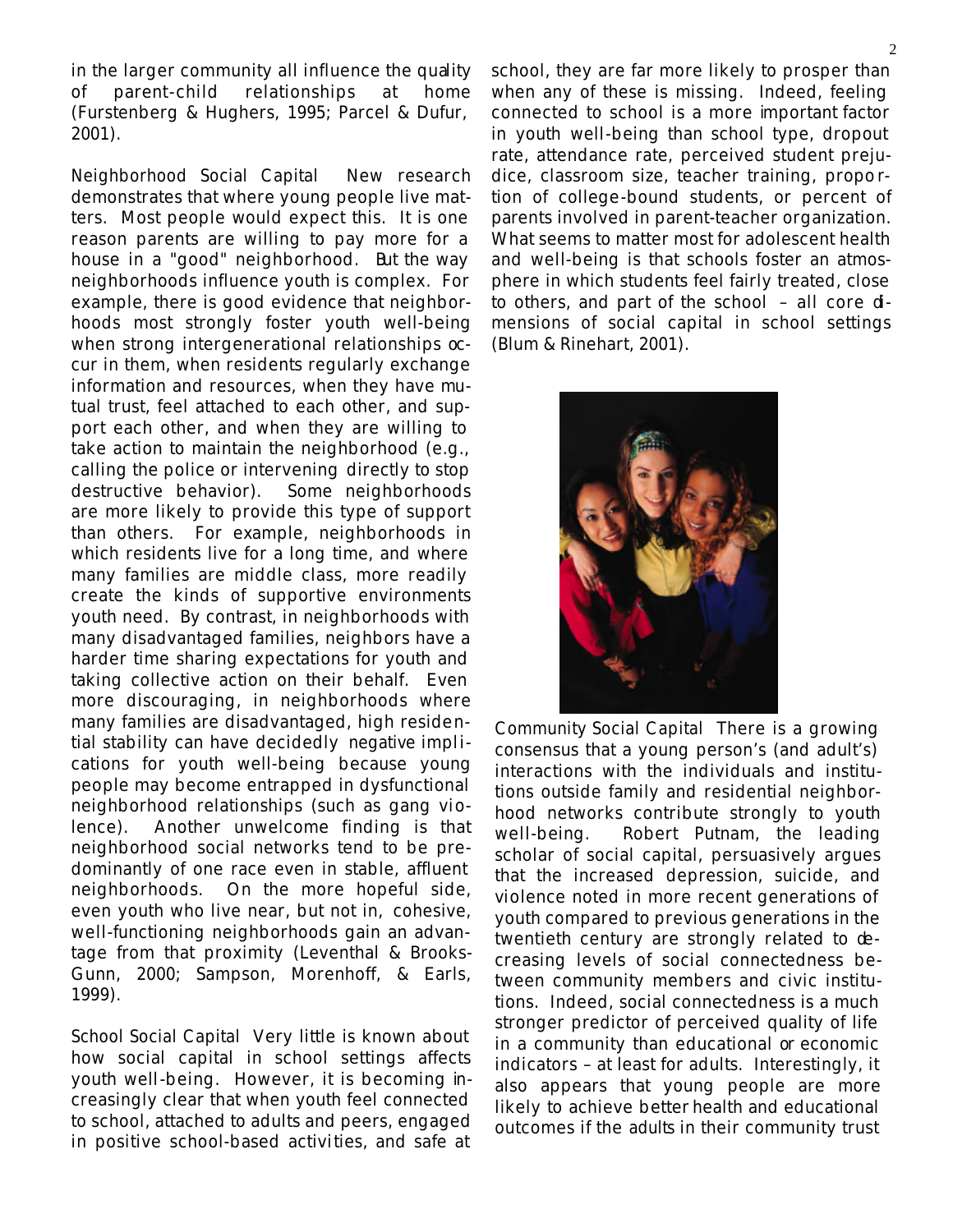and socialize with each other, are civically engaged, attend a faith-based institution regularly, have diverse friendships and are politically involved (Putnam, 2000).

As young people approach adolescence they are increasingly affected directly by social affiliations and support systems outside of their families, with peers, non-familial adults, and other social institutions. Experiences in their schools, communities, and among peers become increasingly important to their well-being as they get older. Indeed, there is strong evidence that positive and meaningful adolescent engagement in and connection to their schools and communities leads not only to many attributes of social capital in adulthood, it enhances young people's physical and psychological well-being overall. Unfortunately, there is also evidence that significant numbers of young people do not feel meaningfully connected to their schools and communities as they begin to negotiate more direct relationships with the social spaces outside their homes and families (Benson, Scales, Leffert, & Roehlkpartain, 1999).

*Implications* Social capital is a useful concept for addressing how youth well-being is affected by the character of the various social settings in which they grow up. It is also very useful in understanding the experiences that inform young people's sense of connection to places and people and the ways in which they come to be adults who have a sense of responsibility and reciprocity in the various social settings they occupy. Research on social capital indicates that communities can promote youth development through the following actions.

• Support the development of positive parenting skills, both through instructional and mutual support programs and by promoting parents' engagement in activities that build their social capital.

• Build neighborhood networks of communication, trust, and assistance.

• Increase social capital of the *adults* in neighborhoods, schools, and communities.

• Enhance young people's connection to, trust in, and investment in schools and communities

by creating leadership and other growth opportunities for them.

#### *References*

Benson, P. L., Scales, P. C., Leffert, N., & Roehlkpartain, E. C. (1999). *A fragile foundation: The state of developmental assets among American youth*. Minneapolis: Search Institute.

Blum, R. W., & Rinehart, P. M. (2001). *Reducing the risk: Connections that make a difference in the lives of youth*. Minneapolis, MN: Division of General Pediatrics and Adolescent Health, University of Minnesota, Box 721, 420 Delaware St., S.E.

Coleman, J.S. (1994). Social capital, human capital, and investment in youth. In Petersen, A.C., & Mortimer, J.T. (Eds.), *Youth unemployment and society*. (pp. 34-50). New York: Cambridge University Press.

Furstenberg, F. F. J., & Hughers, M. E. (1995). Social capital and successful development among atrisk youth. *Journal of Marriage and the Family, 57* (3), 580-592.

Leventhal, T., & Brooks-Gunn, J. (2000). The neighborhoods they live in: The effects of neighborhood residence on child and adolescent outcomes. *Psychological Bulletin, 126*(2), 309-337.

Parcel, T. L., & Dufur, M. J. (2001). Capital at home and at school: Effects on child social adjustment. *Journal of Marriage and the Family, 63*(1), 32-47.

Putnam, R. (2000). *Bowling alone: The collapse and revival of American community*. New York: Simon & Schuster.

Sampson, R., Morenhoff, J. D., & Earls, F. (1999). Beyond social capital: Spatial dynamics of collective efficacy for children. *American Sociological Review, 64*, 633-660.